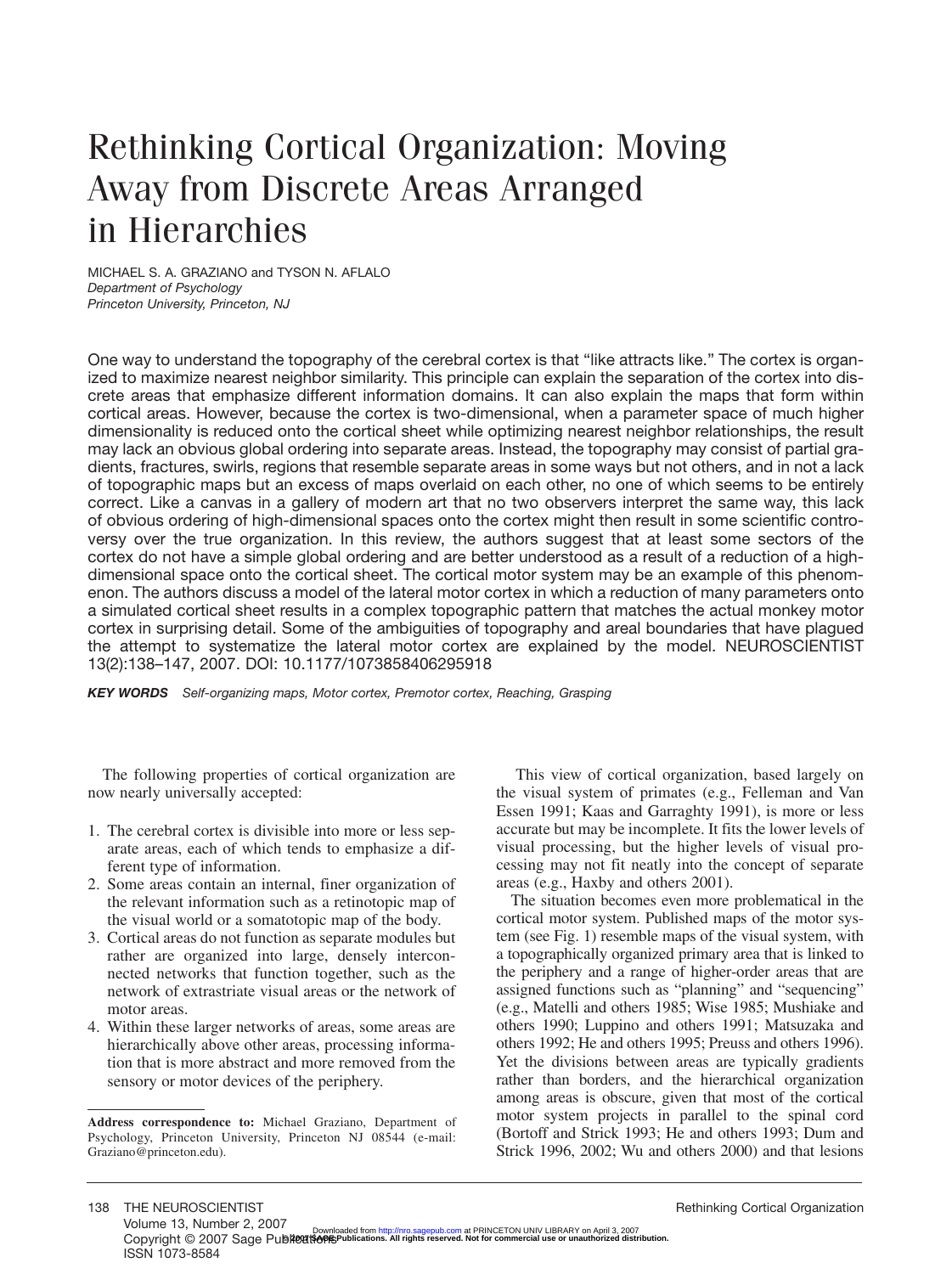

**Fig. 1.** Some commonly accepted divisions of the cortical motor system of the monkey. PMDr = dorsal premotor cortex, rostral division, also sometimes called field 7 (F7). PMDc = dorsal premotor cortex, caudal division, also sometimes called field 2 (F2). PMVr = ventral premotor cortex, rostral division, also sometimes called field 5 (F5). PMVc = ventral premotor cortex, caudal division, also sometimes called field 4 (F4). SMA = supplementary motor cortex. Pre-SMA = presupplementary motor cortex. These areas fall into three general regions: primary motor (red), lateral premotor (blue), and medial premotor (green).

to the supposed primary area do not permanently abolish movement (e.g., DennyBrown and Botterell 1947; Travis 1955; Rouiller and others 1998; Sherringinton 1939). The simple view of discrete areas and hierarchies seems to have done a disservice to our understanding of the motor system and perhaps also of the visual system.

One possible reason for the gap between the standard description of discrete cortical areas arranged in hierarchies and the messy reality is that the standard description is only a convenient rule of thumb, a proxy for a deeper organizing principle that has been recognized for some time. The principle is one of nearest neighbor relationships (e.g., Saarinen and Kohonen 1985; Obermayer and others 1990; Kaas and Catania 2002; Rosa and Tweedale 2005). Similar types of information tend to be processed in adjacent locations in the cortex. One possible explanation for this rule of proximity is that it is a side effect of the normal developmental process; during development, axons are guided to their terminations by chemical gradients, and therefore the connectivity from one brain area to another tends to form a topographic continuity. A second explanation is that it evolved to maximize efficiency in processing; processors that require constant intercommunication have therefore evolved to be near each other in the cortex to minimize wiring length. A third possible reason is that neurons that are near each other tend to share more synaptic connections; as a result, during Hebbian learning, correlated signals tend to become encoded by nearby neurons. Probably all of these reasons contribute and interact with each other. For example, it has been suggested that primary cortical maps are hardwired, and

secondary cortical maps grow in a cascade of Hebbian learning from the primary maps (Kaas and Catania 2002; Rosa and Tweedale 2005). Whatever the cause for the local smoothness constraint, whether ontogenetic or phylogenetic, the cortex seems to be organized along this principle of like attracts like.

This principle of organization explains the formation of discrete cortical areas that emphasize specific domains of information. It also explains the formation of topographic maps within cortical areas. For example, adjacent locations on the retina are mapped to adjacent locations in the primary visual cortex in a retinotopic map. Conveniently, both the retina and the cortex are two-dimensional sheets, and therefore the mapping can be accomplished in a topologically exact fashion. The mapping becomes more complex when reducing a higher dimensional space onto the cortical sheet. For example, Obermayer and others (1990) showed that the complex pinwheel arrangement of orientation columns in V1 can be replicated by a model that optimizes nearest neighbor similarity.

V1, with its global retinotopic map and local orientation and ocular dominance columns, still represents a parameter space of relatively low dimensionality. How can the cortex organize around the highly dimensional spaces required for shape recognition, visuomotor integration, or movement control? In these cases, the optimization of nearest neighbor relationships might no longer result in recognizable cortical areas that have discrete borders, distinct functions, and internal topographies. Even more bewildering for the experimenter, if the cortical sheet is examined through the perspective of one set of dimensions, it may appear to take on one type of organization, breaking down more or less into a set of areas; yet when examined through the perspective of a different set of dimensions, its organization may appear suddenly different. In this manner, depending on which glasses one puts on, the same region of cortex might reveal a bewildering range of apparently contradictory organizations, each of which fits the data in a noisy and approximate manner.

This shape-shifting nature of cortical organization may be the case in the cortical motor system. We would argue that it is probably the case everywhere in the cortex where the relevant dimensions of information far outnumber the two dimensions of the cortical sheet.

The following sections focus on the organization of the cortical motor system. We first give a historical perspective on how the cortical motor system came to be seen as a patchwork of hierarchically organized, discrete areas. We then describe some alternative organizations that have been proposed. Finally, we describe a formal model of the topographic organization of the precentral gyrus (Aflalo and Graziano 2006). In this model, several different dimensions of movement compete for space on the two-dimensional cortical sheet. By optimizing nearest neighbor relationships, the model results in a topographic map that in many ways matches the actual maps found in the monkey brain. Many of the apparent contradictions, complexities, and ambiguities described in actual physiology are duplicated in the model.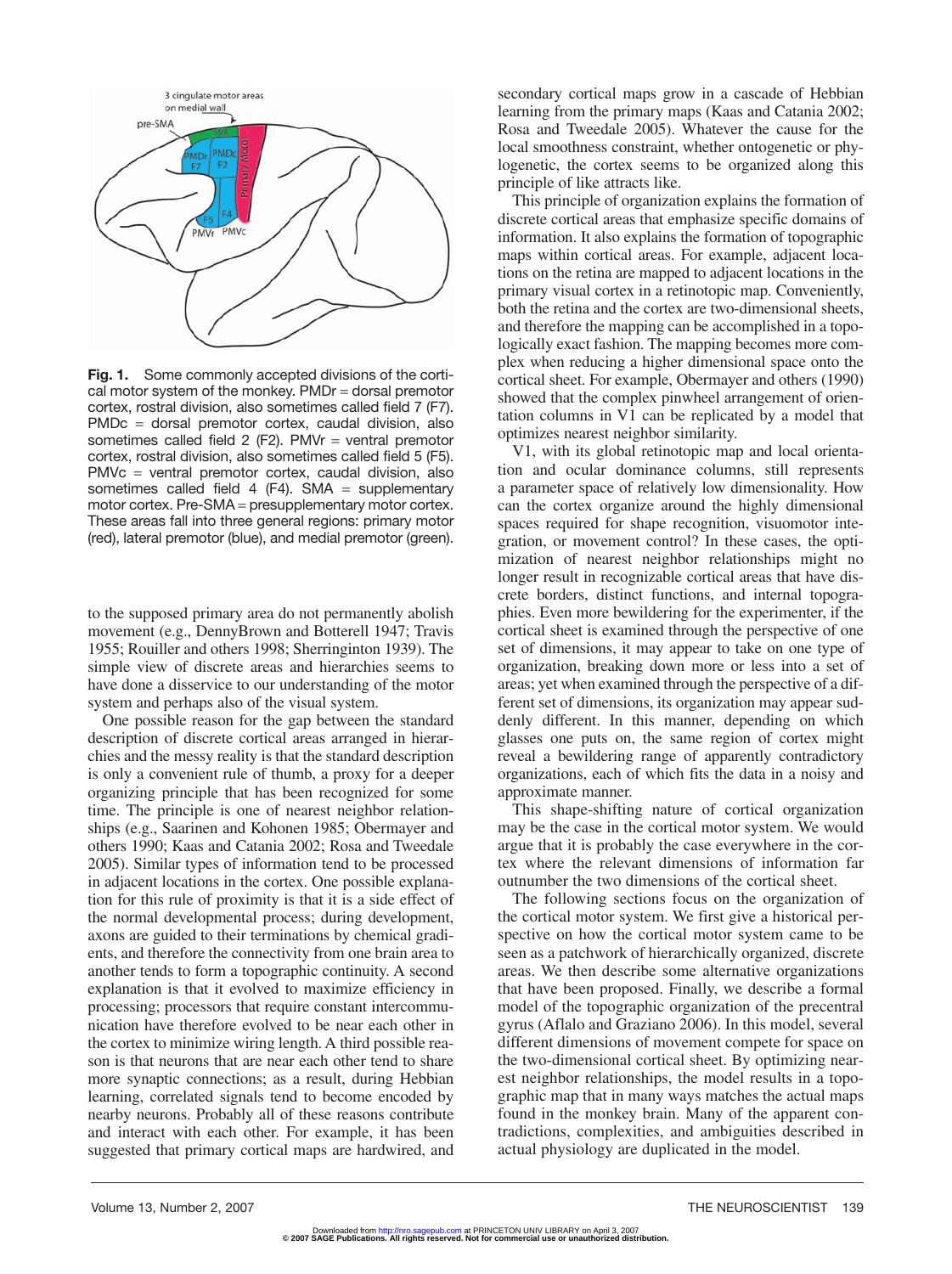The main purpose of this review is to try to move away from the description of the cortical motor system as a set of discrete areas that have distinct functions and that fall into a strict hierarchy. Instead, we suggest that the organizing principle is more subtle and results in a topographic pattern worthy of a deranged modern artist. One can squint at the canvas and discern separate areas and even some elements of hierarchy, but these halfimagined patterns miss the underlying truth.

## **Cortical Motor Areas**

Figure 1 shows a common modern view of the organization of the motor cortex. Three general regions of motor cortex are recognized: primary motor cortex (red), lateral premotor cortex (blue), and medial premotor cortex (green) (e.g., Matelli and others 1985; Wise 1985; Mushiake and others 1990; Luppino and others 1991; Matsuzaka and others 1992; He and others 1995; Preuss and others 1996). Some of these regions are further subdivided into halves or quadrants. These municipal boundaries drawn on the cortex are now repeated throughout the literature. The stringent definitions of separate areas applied in the early days of mapping extrastriate visual cortex, however, seem to have been abandoned in the motor system. Throughout the motor cortex, physiological and anatomical properties are clearly nonuniform, but the evidence of discrete areas with borders is scant. In this section, we give a highly selective account, inevitably tinted by our own perspective, of the main experimental steps to date in understanding the organization of the cortical motor system.

- 1. Fritsch and Hitzig (1870) and Ferrier (1874) described a somatotopically organized motor map on the lateral aspect of the hemisphere.
- 2. Campbell (1905) proposed that this map could be divided into a posterior strip, the primary motor cortex, and an anterior strip, now called the premotor cortex and originally called the intermediate precentral cortex by Campbell (Fig. 2*A*). In his proposal, the primary motor cortex directly controlled movement through its connectivity to the spinal cord, whereas the premotor cortex controlled higher-order aspects of movement and influenced the primary motor cortex.
- 3. Penfield and Welch (1951) in the human cortex and Woolsey and others (1952) in the monkey cortex described a second somatotopically organized region on the dorsal surface of the hemisphere and partly on the medial wall (Fig. 2*B*). This second region was termed the *supplementary motor cortex* by Penfield and Welch and *M2* by Woolsey and others.
- 4. The distinction between the primary motor cortex and the lateral premotor cortex was questioned. In the views of both Penfield and Welch (1951) and Woolsey and others (1952), the division was not correct. Woolsey and others found only one map on the lateral surface, its hands and feet in the location of Campbell's primary motor cortex and its back and neck in the location of Campbell's premotor cortex

(compare Fig. 2*A* and 2*B*). Woolsey and others argued that many of the original distinctions between the primary motor strip and the premotor strip, such as the presence of the large Betz cells in the primary motor cortex and the dense projections to the spinal cord from the primary motor cortex, were better described as a gradient across the cortex rather than a boundary. The electrical thresholds were lower for the fingers and therefore lower in the posterior strip, but this boundary of electrical excitability could be attributed to a difference between hand and arm, rather than between primary motor and premotor. In this view, although the lateral motor cortex was nonuniform, with the posterior strip having somewhat different properties from the anterior strip, these differences arose from the cortical representation of different parts of the body rather than from different levels of a processing hierarchy.

- 5. Rizzolatti and colleagues (Rizzolatti and others 1981a, 1981b, 1988; Matelli and others 1985; Gentilucci and others 1988) revitalized the hypothesis that the lateral motor strip was divided into a primary motor cortex and a lateral premotor cortex. Their most convincing argument was the discovery of a reversal in the map. As they marched their electrode from the posterior edge to the anterior edge of the precentral gyrus, they encountered first a hand representation, then an arm and shoulder representation, and then another hand representation. This second hand representation they assigned to the ventral premotor cortex and labeled field 5 (F5; see Fig. 1). This reversal was strong evidence—one might say conclusive evidence—that the lateral motor cortex did not contain one simple map of the body.
- 6. Wise and colleagues (Weinrich and Wise 1982; Wise and others 1983; Weinrich and others 1984) established specialized properties of a dorsal premotor cortex (PMD; see Fig. 1). The neurons in this area of the cortex showed an elevated activity during the holding period of a delayed movement task. Wise and colleagues hypothesized that this delay activity reflected the preparation for movement. They showed that this preparation activity was common and robust in the dorsal premotor cortex and less common and less robust in the primary motor area. These results demonstrated a clear nonuniformity across the cortical surface. The evidence for separate areas with clear borders, however, was not strong. The results fit a pattern of complex properties that change in a graded manner, rather than a pattern of discrete cortical areas, each with its own internal organization.
- 7. Neurons in the caudal part of dorsal premotor cortex (PMDc) were found in many experiments to correlate with reaching (e.g., Hocherman and Wise 1991; Johnson and others 1996; Crammond and Kalaska 1996; Messier and Kalaska 2000; Cisek and Kalaska 2005; Churchland and others 2006). However, the boundary between the PMDc and the primary motor cortex is rarely if ever studied. Whether the distinction is a gradient or a border is still not clear.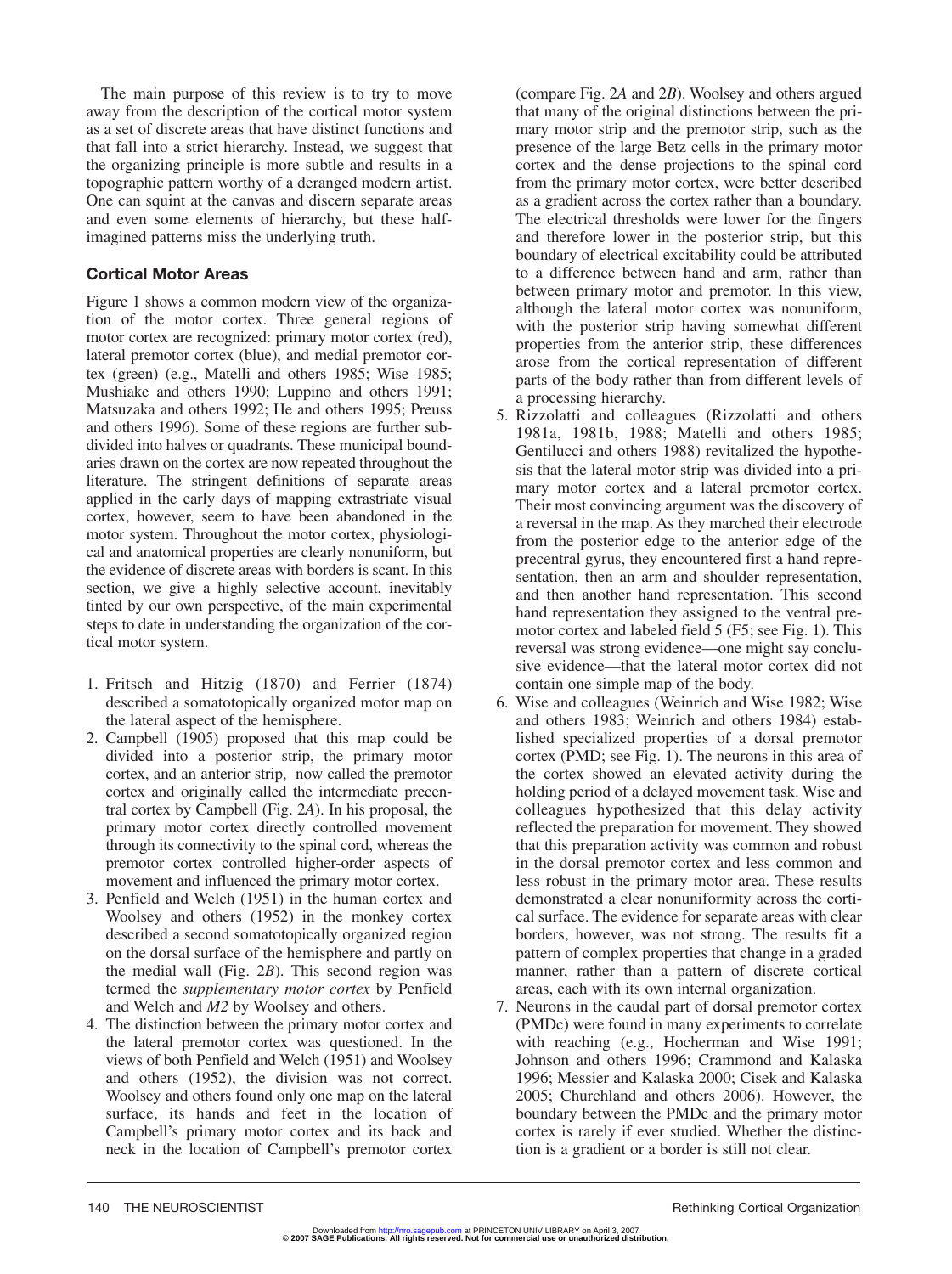

**Fig. 2.** Changing views of the organization of motor cortex. (*A*) Campbell (1905) divided the lateral motor cortex into a primary motor strip and a premotor strip. (*B*) Woolsey and others (1952) described only one body map in the lateral cortex of the monkey (M1) and one body map in the medial cortex (M2). (*C*) Dum and Strick (2005) described three hand areas in the lateral motor cortex, perhaps located in the primary motor (M1), dorsal premotor (PMD), and ventral premotor (PMV). (*D*) Graziano and others (2005) found that stimulation of different cortical zones evoked different types of behavior. A.S. = arcuate sulcus; C.S. = central sulcus. Each dot shows a stimulation site; color code shows the type of movement evoked. (*E*) Schematic view of hand position map, based on the same monkey as in *D*. Upper = cortical area where stimulation drove the hand into the upper space, such as near the mouth; middle = cortical area where stimulation drove the hand into the middle space, such as in front of the chest; lower = cortical area where stimulation drove the hand into the lower space near the feet. A second representation of upper space (Upper, climbing) was found associated with climbing-like movements.

8. Strick and colleagues (Bortoff and Strick 1993; He and others 1993; Dum and Strick 1996, 2002, 2005) examined the pattern of projections from the cortex to the spinal cord, confirming that most of the cortical motor system projects in parallel to the spinal cord. They suggested that the traditional view of a hierarchy, in which premotor areas control the primary motor cortex, which in turn controls the spinal cord, may require revision. One especially revealing finding was the discovery of three distinct patches within the lateral motor cortex that projected specifically to the hand part of the spinal cord (Dum and Strick 2005). These three hand areas (Fig. 2*C*) may relate to the primary motor hand representation, the ventral premotor hand representation (F5), and the dorsal premotor reaching representation (PMDc). Strick and colleagues found no evidence of a hierarchy among

these three areas; all three were mutually connected, and all three projected to the spinal cord.

9. Graziano and colleagues (Graziano and others 2002, 2003, 2004, 2005; Cooke and Graziano 2004) found that electrical stimulation of the motor cortex on a behaviorally relevant timescale can evoke complex, apparently coordinated behavior. These evoked movements are arranged in rough, partially overlapping cortical zones (Fig. 2*D*). Three cortical zones seem to emphasize movements of the fingers. In one zone, stimulation evokes a movement of the hand to a central location in front of the chest and a movement of the fingers that resembles manipulation of an object. This zone roughly corresponds to the primary motor hand area. In a second zone, stimulation evokes a grip-like closure of the hand, a movement of the hand to the mouth, and an opening of the mouth.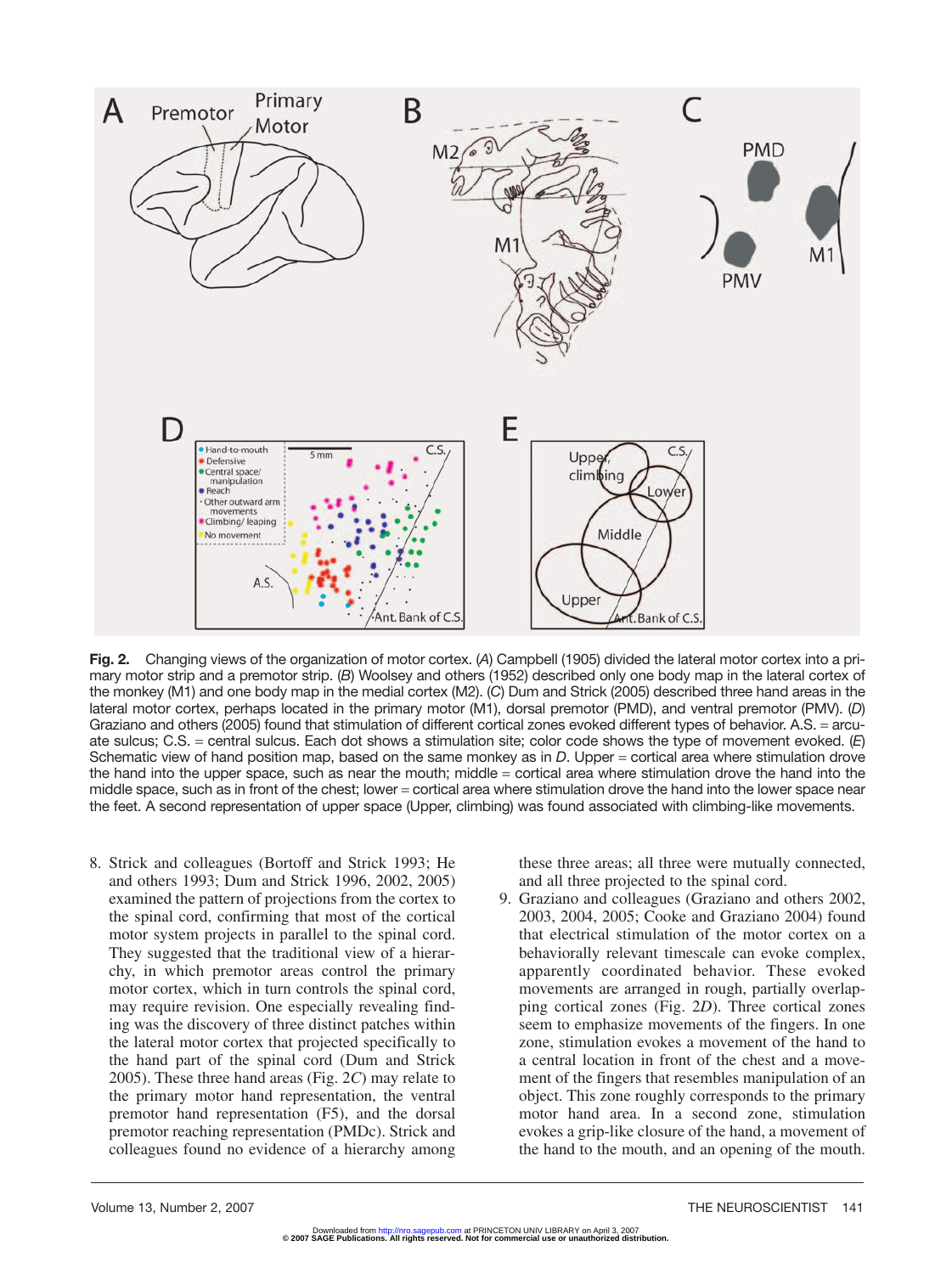This zone roughly corresponds to the ventral premotor cortex. In a third zone, stimulation evokes a reaching-like movement in which the hand opens as if in preparation for a grasp and the arm extends. This zone roughly corresponds to PMDc. It is possible that these three hand-related zones also match the three hand areas defined anatomically by Strick and colleagues (Dum and Strick 2005). In other cortical zones, stimulation evokes defensive-like movements, movements of the arm into lower space as if bracing the body's weight, and climbing-like movements that involve all four limbs. One implication of this work is that the lateral motor cortex may be organized not into separate premotor areas that control a primary motor area but rather into separate clusters that emphasize different ethologically relevant categories of actions.

10. In the same set of electrical stimulation experiments, Graziano and colleagues discerned a map that seemed to encompass the traditional primary motor cortex and part of the lateral premotor cortex, including PMDc, F4, and perhaps F5. Within this map, stimulation of different sites drove the hand to different locations in space. In general, the height of the hand was most consistently mapped, with ventral cortical locations corresponding to upper hand positions and dorsal cortical locations corresponding to lower hand positions (Fig. 2*E*). Also, posterior cortical locations typically corresponded to midline hand locations, and anterior cortical locations typically corresponded to lateral hand locations. No clear ordering was found of the distance of the hand from the body along the line of sight. The map was noisy, containing extensive overlap, yet was statistically present. The authors suggested that the traditional boundaries between the primary motor cortex and lateral premotor cortex (as well as between the subdivisions of the premotor cortex) may have been exaggerated, that these regions may fit together smoothly into a larger organization, and that the differences between subregions may reflect differences in the encoding of different parts of the hand's workspace.

The above 10 points on motor cortex organization present a murky picture. Most of the murk relates to the lateral motor cortex, perhaps because the medial motor cortex has been relatively understudied, and therefore the confusions within it are yet to be fully appreciated. Is the lateral motor strip divisible into two major parts, a primary motor cortex and a lateral premotor cortex? Are the finer subdivisions real areas with distinct boundaries, or are they humps in a set of graded distributions? Do the nonuniformities relate to different stages of processing, such as preparation and execution, or do they relate to different types of ethologically useful actions, such as hand-to-mouth and defensive movements? To what extent is the somatotopic map of the body real, or is it so overlapping and fractured as to be irrelevant? Is there a cortical map of the locations in space to which actions



**Fig. 3.** Initial state of the model. (*A*) Woolsey's map of the somatotopic organization in the monkey motor cortex (Woolsey and others 1952), overlaid with blocked regions showing the schematized somatotopy used in the present motor cortex model. (*B*) Node array used in the present model with initial assignment of body parts to nodes.

are directed, and how can such a map exist in the same region of cortex that has already been accused of so many other possible organizational schemes?

Recently, we proposed that this murky and multifarious organization of the lateral motor cortex may be the result of a competition between several different types of organizations fighting for space on the same sheet of cortex. The next section elaborates on this view and describes a formal model that explores the hypothesis.

### **A Model of the Lateral Motor Cortex**

The purpose of the model (Aflalo and Graziano 2006) was to begin with a set of movement dimensions that we believed to be relevant to the monkey motor cortex, to perform a dimensionality reduction to represent those movement dimensions on a two-dimensional cortical sheet, and to compare the resultant map in the model to the actual maps obtained in the monkey brain.

We assigned the map an initial somatotopic organization. We then allowed the map to reorganize under the influence of two additional mapping requisites: hand location in space and ethologically relevant action categories that combine more than one body part. We used five action categories based on the actions commonly evoked by electrical stimulation from the monkey motor cortex: hand-to-mouth movements, manipulation of objects in central space, reaching to grasp, defensive movements, and climbing-like movements. To allow the map to reorganize, we used the Kohonen algorithm (Kohonen 2001), which maximizes local smoothness.

The initial state of the model is shown in Figure 3. The model took the form of an array of nodes, shown here overlaid on Woolsey's map of the motor cortex (Woolsey and others 1952). In the initial state of the model, each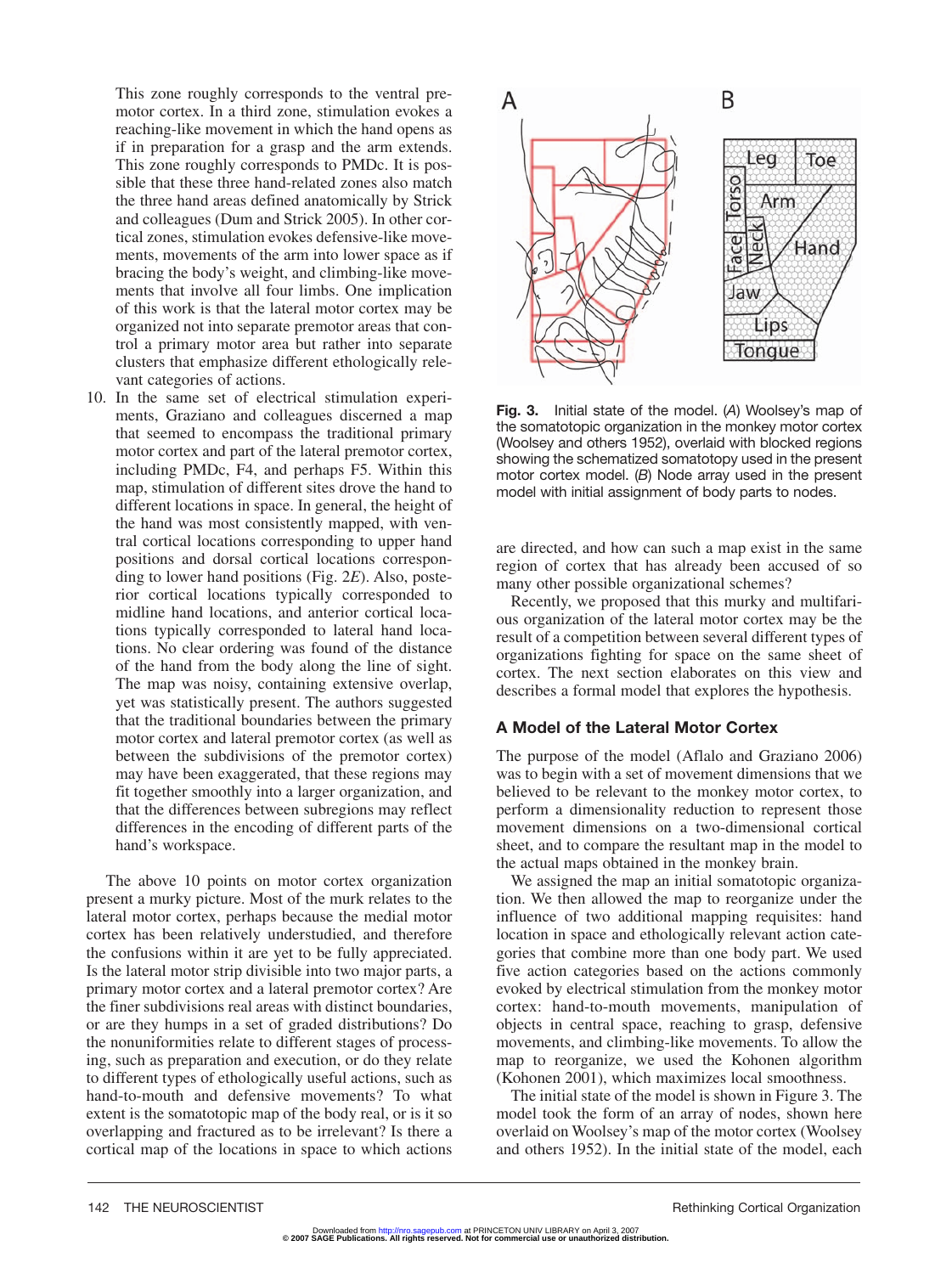

**Fig. 4.** Final state of the self-organizing map model: somatotopy. (*A*–*J*) Somatotopic arrangement of the 10 body parts after reorganization. Colors show strength of representation of each body part.

node represented movement of a particular body part, and the body parts were arranged in a somatotopic map that matched Woolsey's map. In this initial array, no other movement dimension was systematically mapped. The action category and the position of the hand were assigned small random values to each node and therefore did not form any systematic topography. Our rationale for using a purely somatotopic map as an initial condition was the work of Martin and others (2005). They showed that, in the cat, at least, the motor cortex may begin at birth as a relatively clean somatotopic map and then through experience develop the complexities and overlaps typical of an adult.

The node array was then updated according to the method of a Kohonen neural network (Kohonen 2001). In this method, the network is trained on a set of example movements. Our training set included 12,800 movements that included movements of single body parts and complex movements of multiple body parts that fell into one or another of the five action categories. During training, the network updated such that neighboring nodes came to represent similar movements, and therefore local smoothness was optimized. In this manner, the multidimensional space of movements was reduced onto the two-dimensional array.

Figures 4 through 6 show the result of this dimensionality reduction. In Figure 4, each panel shows the final state of the map, with the representation of a different body part highlighted. For example, the first panel shows the representation of the tongue, mainly in the ventral part of the map; the second panel shows the representation of the lips, largely overlapping the tongue representation. Figure 5 shows more results of the same model. Here the representations of the five different ethological action categories are plotted. Finally, Figure 6 shows the representations of hand position across the map model. This topography, generated by the artificial model of the motor cortex, is similar to the actual motor cortex of the monkey in the following five ways.

- 1. As a result of the dimensionality reduction, the initially discrete somatotopy was turned into an extensively overlapping somatotopy, much more similar to the actual maps obtained in physiological experiments.
- 2. The model developed a distinction between a posterior strip of the map and an anterior strip. Along the posterior strip (the right edge of the array), a relatively discrete progression can be seen (Fig. 4). This progression includes a mouth representation at the bottom, then a region that emphasizes the hand but also weakly represents the arm, then a region that emphasizes the arm but also weakly represents the hand, then a region that represents the foot and leg. A classical motor somatotopy is displayed. Along the anterior strip of the map (the left edge of the array), the somatotopy is much more overlapping and fractured, and a classical motor somatotopy is not as evident. The reason for this trend in the self-organizing map is clear: some of the movements in our model were especially complex in that they required coordination among different body parts. For example, reaching involved action of the hand,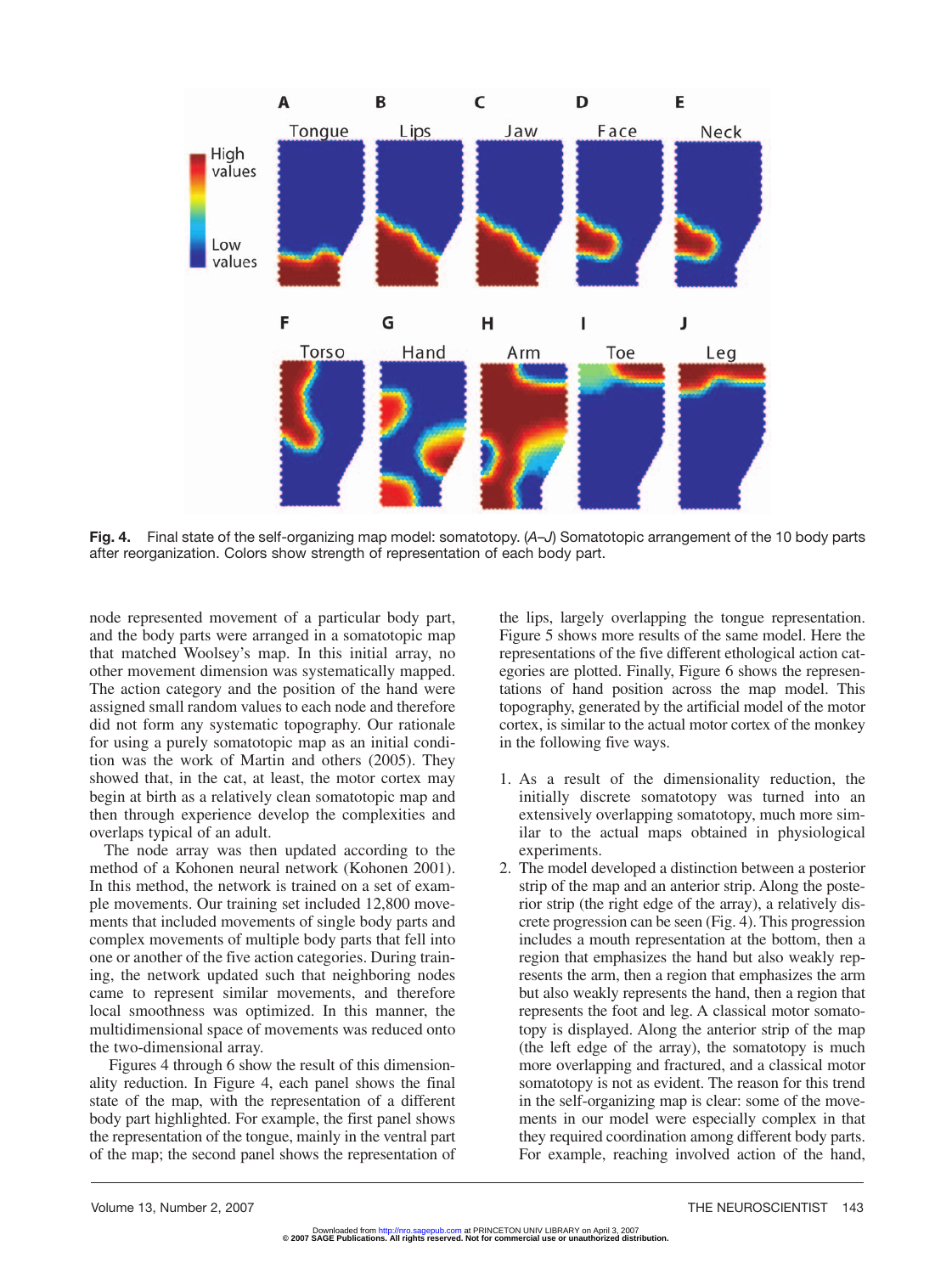

**Fig. 5.** Final state of the self-organizing map model: action zones. Light blue = hand to mouth; dark blue = reach;  $red = defense$ ; green = central space/manipulation; pink = climbing. Regions of overlap have intermediate colors.

arm, and torso. Defensive movements involved action of the face, rotation of the head, movement of the torso, and movement of the arm. Climbing was perhaps the most integrated, involving the arm, torso, and leg. These movements involved the axial musculature because the trunk and neck form the connecting links between different body segments. The initial somatotopy was arranged with the axial musculature in an anterior region and the distal musculature in a posterior region. As a result, during learning, the complex movements that link more than one body segment gravitated to the anterior regions of the map. Thus, in our model, in its final state, one can distinguish a posterior strip that is "primary like" in that it contains a relatively discrete somatotopy, representing body segments in a separate manner, and an anterior strip that is "premotor like" in that it contains a more integrated, blurred somatotopy and represents movements of greater intersegment complexity. However, no processing hierarchy is implied by the map. The anterior strip does not control the posterior strip.

3. The hand representation became divided into three regions (Fig. 4*G*). One hand representation was located in the posterior part of the array, as if corresponding to the primary motor hand area; the second hand representation was located in an anterior region within the dorsal half of the array, as if corresponding

to the dorsal premotor hand area; and the third hand representation was located in an anterior region at the ventral edge of the array, as if corresponding to the ventral premotor hand area. These three hand areas also resemble the three hand areas described by Dum and Strick (2005) on the basis of projections from the cortex to the spinal cord. The reason why the model developed three distinct hand areas is that it was trained on three distinct categories of action that included the hand: manipulation in central space, reaching to grasp, and hand-to-mouth movement.

- 4. The five ethological categories of movement became focused into five cortical zones that were relatively discrete, with minimal overlap (Fig. 5). The topographic arrangement of the zones in the self-organizing map closely resembled the arrangement observed in the actual monkey brain. This arrangement of ethological zones resulted from the initial somatotopy and the subsequent attempt of the network to optimize nearest neighbor relationships. For example, the hand-to-mouth movements converged on a ventral location where the mouth, hand, and arm representations could develop a region of overlap. The climbing movements converged on a region where the arm, leg, and torso representations could develop a region of overlap. In this manner, the topography of these action zones on the cortex was highly constrained. These specialized areas that developed in the model may help to explain the cortical subregions with specialized physiological properties described in the literature. The model contains a posterior, primary-like strip and a collection of more anterior, premotor-like areas, in some ways similar to the standard parcellation of the motor cortex shown in Figure 1. However, an essential feature of the model is that this parcellation into relatively separate areas is not a complete description. It would be misleading to characterize the final state of the model as a simple division among specialized areas. Instead, the model contains a multidimensional, complex organization, only one aspect of which is reflected in the ethological action zones.
- 5. The model developed noisy maps of hand location that approximated the findings in the monkey motor cortex (Fig. 6). The height of the hand was most consistently mapped, with upper hand positions in a ventral location in the map and lower hand positions in a dorsal location. A second upper hand location formed in a dorsal, anterior region of the map, overlapping the representation of climbing-like movements, again roughly matching the findings in the monkey brain. The lateral position of the hand was less clearly ordered in the map, and the forward distance of the hand along the line of sight showed no consistent topography.

These results of the model support our hypothesis that the organization in the lateral motor cortex can be partially understood as an initial, underlying somatotopy that is reorganized under the competing influences of other mapping requisites, including a cluster map of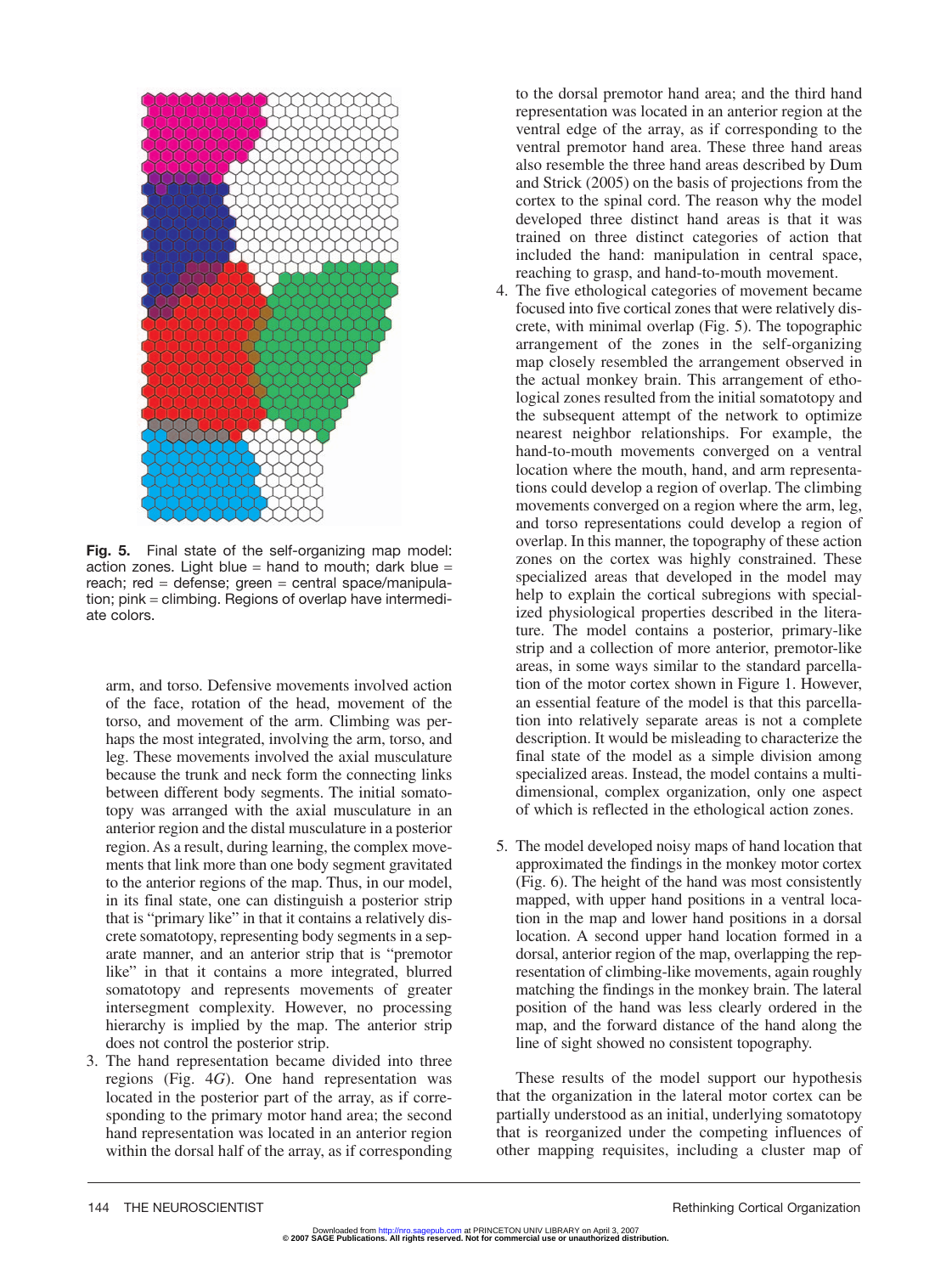

**Fig. 6.** Final state of the self-organizing map model: hand location. X = hand height, warm colors = greater height;  $Y =$  lateral location of hand, warm colors = more lateral locations;  $Z =$  distance of hand from body along line of sight, warm colors  $=$  more distant locations.

ethologically relevant movements and a topographic map of hand position in space. Other variables relevant to the animal's movement repertoire might of course also influence the topography within the motor cortex.

#### **"Like Attracts Like" as a General Principle of Cortical Organization**

The maximization of local smoothness automatically imposes a topographic organization on the cortex. The large-scale division of the cortex into visual, somatosensory, auditory, and motor areas follows this principle. The division of these larger chunks of real estate into smaller areas that represent different types of information also emerges from the same principle. The well-ordered maps within areas, such as retinotopic, tonotopic, or somatotopic maps, all naturally emerge from a nearest neighbor principle. The micro-organization revealed in some cortical areas, such as the maps of orientation tuning in V1 (Hubel and Weisel 1962) or the maps of movement direction in MT (Albright and others 1984), follows the same principle. This principle, however, does not always generate a clear global order. When the dimensionality of the parameter space far exceeds the two dimensions of cortex, the resultant cortical arrangement, although still maximizing local smoothness, may form a confusing mash of gradients, partial maps, swirls, and misleading boundaries. In these cases, rather than attempting to shoehorn the cortex into a traditional set of areas arranged in hierarchies, a more accurate approach may be to accept the global disorder as an emergent property of a deeper principle.

We suggest that the lateral motor cortex in the monkey brain can be understood in this manner. Squinting at the model one way, the map contains separate areas with fuzzy borders (Fig. 5), consistent with a traditional approach of dividing the cortical motor system into distinct areas. Squinting another way, however, the same cortex is a single, albeit noisy, map of the body (Fig. 4) consistent with Woolsey's conception (Woolsey and others 1952). Squinting from yet a third perspective, this region of cortex is a noisy map of hand position in space (Fig. 6) consistent with our initial report using stimulation on a behaviorally relevant timescale (Graziano and others 2002). All of these seemingly contradictory descriptions make sense within the context of a reduction of many dimensions onto the cortical sheet.

The same principle may help explain the organization of other cortical areas. For example, some controversy has emerged over the organization of the ventral temporal cortex. This area of cortex is known to process the identity of visual stimuli. Whether it is uniform, with all shapes represented in a distributed fashion over the cortical area (Haxby and others 2001), or whether it is separated into discrete areas that represent faces, places, body parts, and other categories (Spiridon and Kanwisher 2002), is in dispute. One senses that the space of shape recognition is highly dimensional and therefore probably cannot be easily rendered onto the cortical sheet in a simple topography. A dimensionality reduction model of this region of cortex might help to shed light on its organization.

Another area of cortex that has defied separation into clear subareas is the lateral prefrontal cortex. In one attempt to bring order to this region, Funahashi and others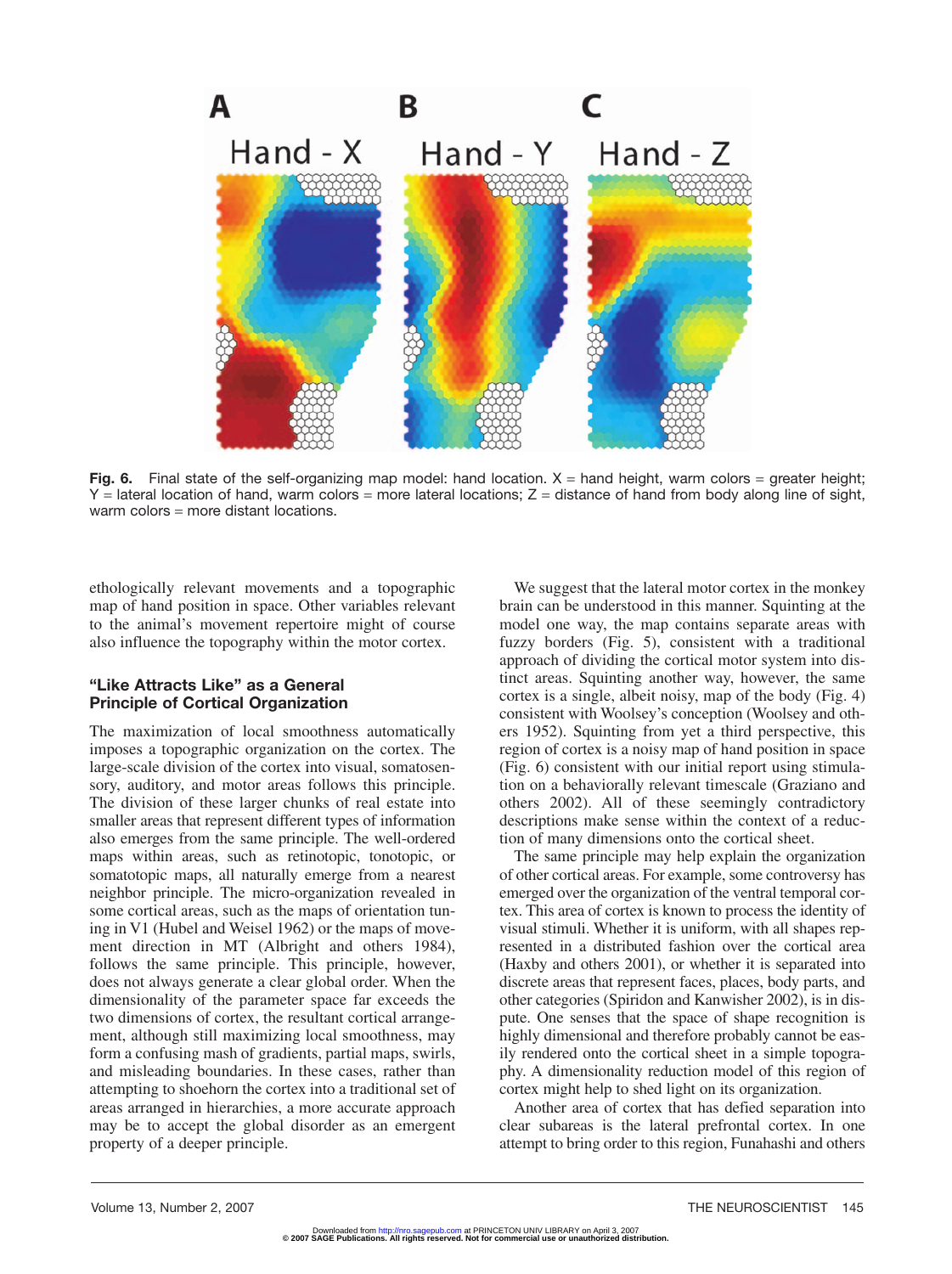(1990, 1993) proposed that the dorsal-lateral prefrontal cortex contained a map of space. When monkeys performed a memory-guided spatial task, neurons in different parts of the map appeared to participate in the memory of different spatial locations. In a further attempt at order, the dorsal-lateral prefrontal cortex was proposed to specialize in spatial memory, and the ventral-lateral prefrontal cortex was proposed to specialize in object memory (Wilson and others 1993). However, these maps and separations were not robust. Miller and colleagues found that neurons in the lateral prefrontal cortex, whether in the dorsal or ventral subdivision, appeared to encode the parameters relevant to any task that the monkey had learned, whether spatial or object, memory, matching rule, categorization of shapes into cats and dogs, or recognition of the number of objects in a display (Rao and others 1997; Asaad and others 2000; Freedman and others 2001; Wallis and others 2001; Nieder and others 2002). The neurons appeared to be multitalented, trainable on almost anything, and therefore unlikely to break down into discrete cortical areas dedicated to separate information domains. It is probably not correct to infer that the lateral prefrontal cortex is a homogeneous region of equipotential neurons, but certainly no neat boundaries or topographies are evident. One possibility is that different parameter spaces can be rendered onto the prefrontal cortex, depending on the task performed by the animal, and that these dimensionality reductions result in different complex, murky organizations. A two-dimensional cognitive task such as remembering locations on a projection screen may indeed result in a map of space on the cortical surface, but other tasks may result in no recognizable global topography.

In summary, the traditional view of separate cortical areas—each one with its own internal topography, all of them arranged in hierarchies—is probably not the real organizing principle of the cortex. Although it may serve as a good approximation in some cases, it may also be misleading or plain wrong in other cases. A more fundamental principle of cortical organization may be that "like attracts like," resulting in a spatial rendering of high-dimensional spaces onto the cortex. This principle can account for the discrete areas and simple maps but may also be able to account for the regions of cortex that lack any clear global ordering.

#### **References**

- Aflalo TN, Graziano MSA. 2006. Possible origins of the complex topographic organization of motor cortex: reduction of a multidimensional space onto a 2-dimensional array. J Neurosci 26: 6288–97.
- Albright TD, Desimone R, Gross CG. 1984. Columnar organization of directionally selective cells in visual area MT of the macaque. J Neurophysiol 51:16–31.
- Asaad WF, Rainer G, Miller EK. 2000. Task-specific neural activity in the primate prefrontal cortex. J Neurophysiol 84:451–9.
- Bortoff GA, Strick PL. 1993. Corticospinal terminations in two newworld primates: further evidence that corticomotoneuronal connections provide part of the neural substrate for manual dexterity. J Neurosci 13:5105–18.
- Campbell AW. 1905. Histological studies on the localization of cerebral function. New York: Cambridge University Press.
- Churchland MM, Yu BM, Ryu SI, Santhanam G, Shenoy KV. 2006. Neural variability in premotor cortex provides a signature of motor preparation. J Neurosci 26:3697–712.
- Cisek P, Kalaska JF. 2005. Neural correlates of reaching decisions in dorsal premotor cortex: specification of multiple direction choices and final selection of action. Neuron 45:801–14.
- Cooke DF, Graziano MSA. 2004. Sensorimotor integration in the precentral gyrus: polysensory neurons and defensive movements. J Neurophysiol 91:1648–60.
- Crammond DJ, Kalaska JF. 1996. Differential relation of discharge in primary motor cortex and premotor cortex to movements versus actively maintained postures during a reaching task. Exp Brain Res 108:45–61.
- DennyBrown D, Botterell EH. 1947. The motor function of the agranular frontal cortex. Res Publ Ass Nerv Ment Dis 27:235–345.
- Dum RP, Strick PL. 1996. Spinal cord terminations of the medial wall motor areas in macaque monkeys. J Neurosci 16:6513–25.
- Dum RP, Strick PL. 2002. Motor areas in the frontal lobe of the primate. Physiol Behav 77:677–82.
- Dum RP, Strick PL. 2005. Frontal lobe inputs to the digit representations of the motor areas on the lateral surface of the hemisphere. J Neurosci 25:1375–86.
- Felleman DJ, Van Essen DC. 1991. Distributed hierarchical processing in the primate cerebral cortex. Cereb Cortex 1:1–47.
- Ferrier D. 1874. Experiments on the brain of monkeys. Proc Royal Soc Lond 23:409-30.
- Freedman DJ, Riesenhuber M, Poggio T, Miller EK. 2001. Categorical representation of visual stimuli in the primate prefrontal cortex. Science 291:312–6.
- Fritsch G, Hitzig E. 1870. Ueber die elektrishe Erregarkeit des Grosshirns. In: Nowinski WW, editor; von Bonin G, trans. The cerebral cortex. Springfield, IL: Charles C Thomas. p 73–96.
- Funahashi S, Bruce CJ, Goldman-Rakic PS. 1990. Visuospatial coding in primate prefrontal neurons revealed by oculomotor paradigms. J Neurophysiol 63:814–31.
- Funahashi S, Bruce CJ, Goldman-Rakic PS. 1993. Dorsolateral prefrontal lesions and oculomotor delayed-response performance: evidence for mnemonic "scotomas." J Neurosci 13:1479–97.
- Gentilucci M, Fogassi L, Luppino G, Matelli M, Camarda R, Rizzolatti G. 1988. Functional organization of inferior area 6 in the macaque monkey: I. Somatotopy and the control of proximal movements. Exp Brain Res 71:475–90.
- Graziano MSA, Aflalo T, Cooke DF. 2005. Arm movements evoked by electrical stimulation in the motor cortex of monkeys. J Neurophys 94:4209–23.
- Graziano MSA, Cooke DF, Taylor CSR, Moore T. 2003. Distribution of hand location in monkeys during spontaneous behavior. Exp Brain Res 155:30–6.
- Graziano MSA, Patel KT, Taylor CSR. 2004. Mapping from motor cortex to biceps and triceps altered by elbow angle. J Neurophysiol 92:395–407.
- Graziano MSA, Taylor CSR, Moore T. 2002. Complex movements evoked by microstimulation of precentral cortex. Neuron 34:841–51.
- Haxby JV, Gobbini MI, Furey ML, Ishai A, Schouten JL, Pietrini P. 2001. Distributed and overlapping representations of faces and objects in ventral temporal cortex. Science 293:2425–30.
- He SQ, Dum RP, Strick PL. 1993. Topographic organization of corticospinal projections from the frontal lobe: motor areas on the lateral surface of the hemisphere. J Neurosci 13:952–80.
- He SQ, Dum RP, Strick PL. 1995. Topographic organization of corticospinal projections from the frontal lobe: motor areas on the medial surface of the hemisphere. J Neurosci 15:3284–306.
- Hocherman S, Wise SP. 1991. Effects of hand movement path on motor cortical activity in awake, behaving rhesus monkeys. Exp Brain Res 83:285–302.
- Hubel DH, Weisel TN. 1962. Receptive fields, binocular interaction and functional architecture in the cat's visual cortex. J Physiol 160:106–54.
- Johnson PB, Ferraina S, Bianchi L, Caminiti R. 1996. Cortical networks for visual reaching: physiological and anatomical organization of frontal and parietal lobe arm regions. Cereb Cortex 6:102–19.